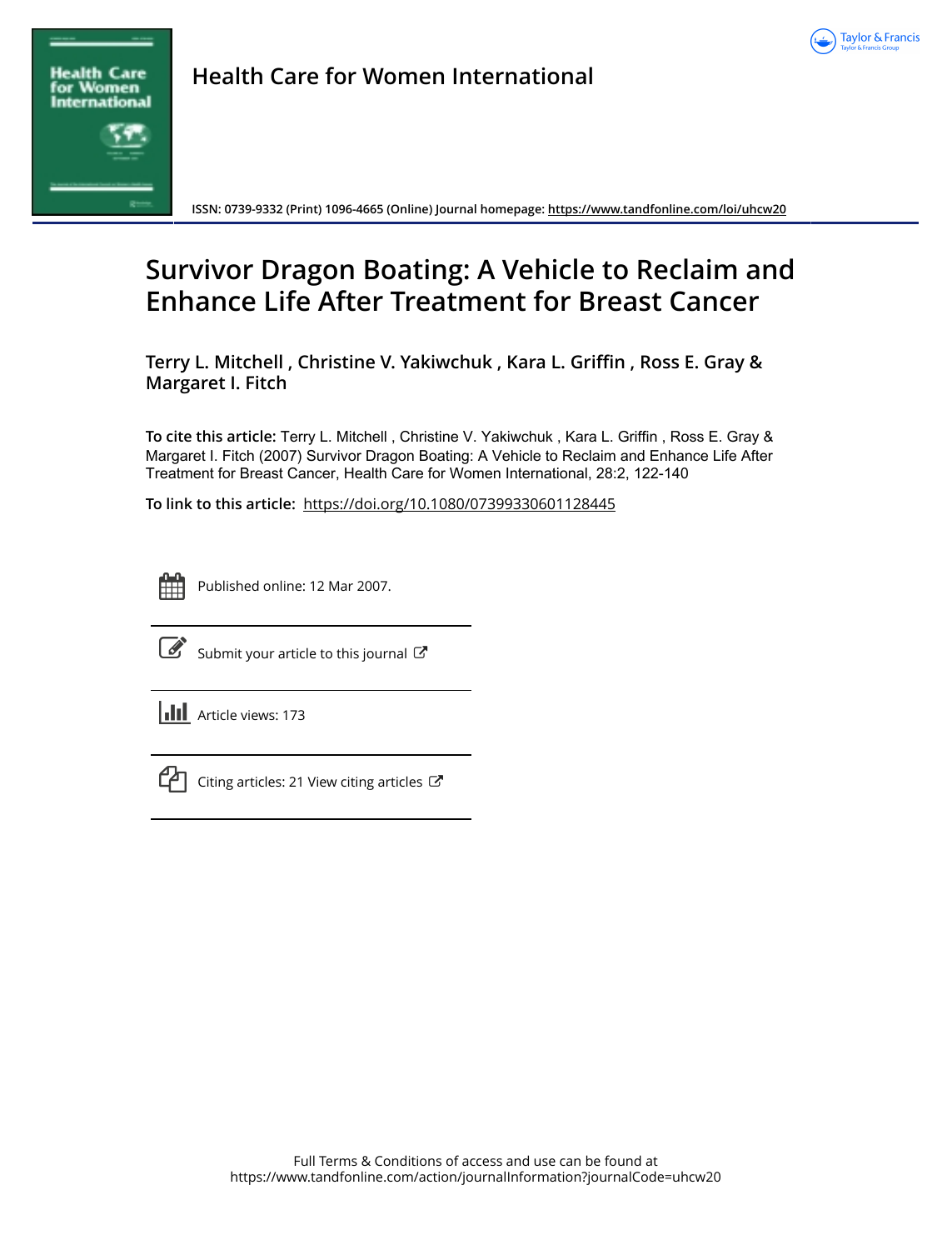

# **Survivor Dragon Boating: A Vehicle to Reclaim and Enhance Life After Treatment for Breast Cancer**

# TERRY L. MITCHELL

*Department of Psychology, Wilfrid Laurier University, Waterloo, Ontario, Canada*

CHRISTINE V. YAKIWCHUK *Department of Psychology, Wilfrid Laurier University, Waterloo, Ontario, Canada*

KARA L. GRIFFIN *Ontario Breast Cancer Community Research Initiative, Ontario, Canada*

## ROSS E. GRAY and MARGARET I. FITCH

*Psychosocial and Behavioural Research Unit, Toronto Sunnybrook Regional Cancer Center, Toronto, Canada*

*The authors investigated the psychosocial impact of dragon boat participation on women who have been treated for breast cancer. Open-ended qualitative interviews were completed by 10 new members recruited from two breast cancer survivor dragon boat teams. Our findings indicate that the women's experience of survivor dragon boating surpassed their expectations and offered them hope and increased strength and the ability to regain control of their lives. Key themes emerging from the in-depth interviews that encapsulate the experiences of women in their first season of dragon boating follow: awakening of the self, common bond, regaining control, being uplifted, and transcending the fear of death. The interview data support the emerging hypothesis that dragon boating is a vehicle for improving women's wellness and post-treatment quality of life.*

Received 24 March 2005; accepted 10 March 2006.

We thank the new member participants who shared their stories and experiences of dragon boating with us. Thank you to members of our community advisory group, Franci Finkelstein, Bonnie Marshall, Eleanor Nielsen, Doris Rossi, and Donnas Stuart, for their ongoing guidance and support.

This study was made possible with the generous support of Dr. Ross Gray of the Psychosocial and Behavioural Research Unit, Toronto Sunnybrook Regional Cancer Centre, and the Canadian Breast Cancer Foundation, Ontario Chapter.

Address correspondence to Dr. Terry Mitchell, Department of Psychology, Wilfrid Laurier University, Waterloo, Ontario, N2L 3C5, Canada. E-mail: tmitchell@wlu.ca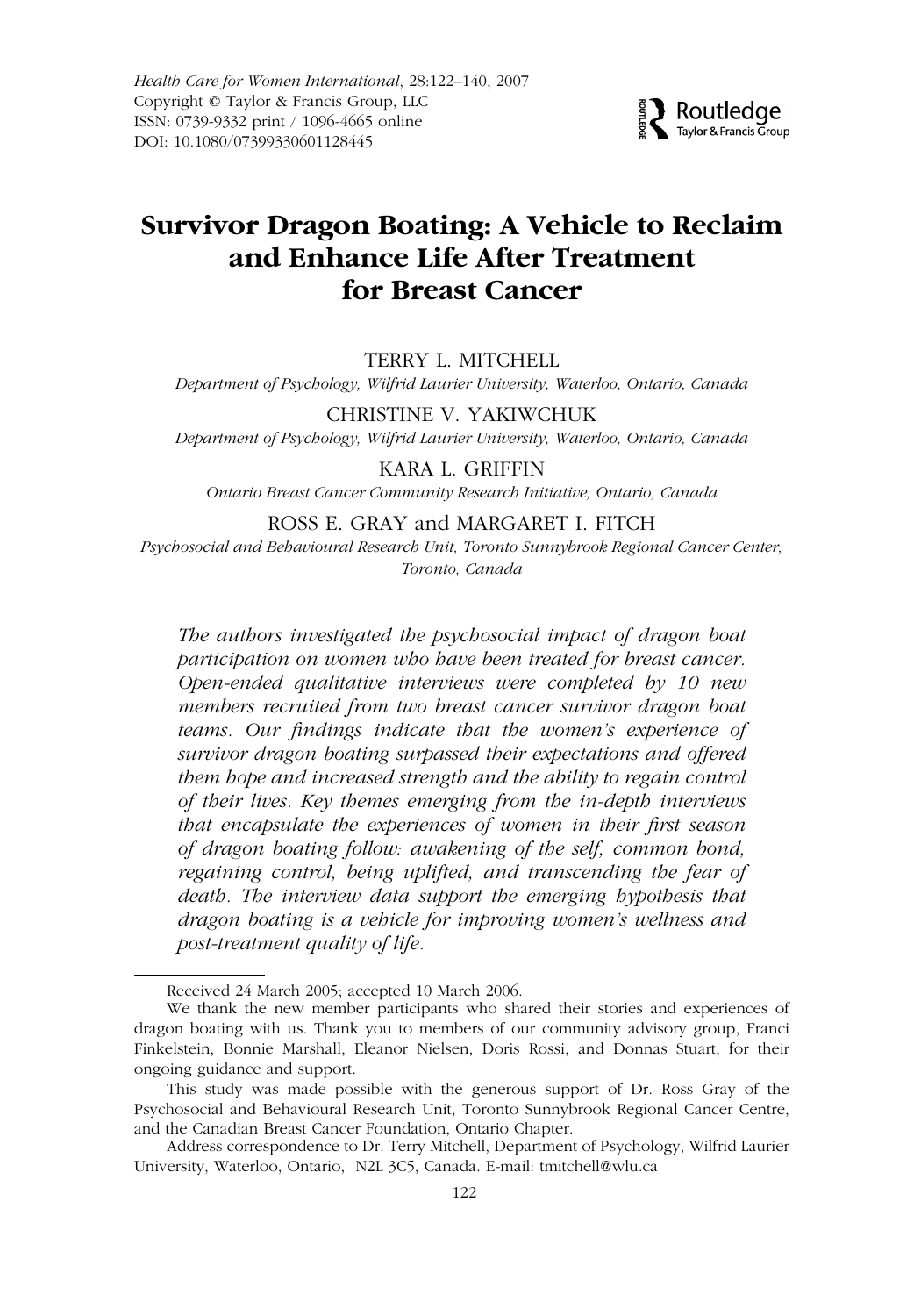Earlier detection and more effective cancer technologies are resulting in higher survival rates for women diagnosed with breast cancer. Increasingly, women diagnosed with breast cancer are living many years beyond treatment (Chiarelli, Theis, Holowaty, Moravan, & Nishri, 2000; Deimling, Kahana, Bowman, & Schaefer, 2002). Breast cancer diagnosis and treatment, however, has an enduring impact on women well beyond treatment. Many women feel a lack of power and control over their bodies and life in general in relation to the diagnosis. The transition from treatment to survivorship does not definitively signify the end of cancer, nor does it necessarily relieve women of the physical, psychological, and social effects of diagnosis and treatment (Deimling et al., 2002). Treatment termination, itself, involves separation from cancer experts and can be frightening for women with ongoing concerns about recurrence. Women can feel abandoned by the oncology profession when intensive health professional relationships end. For example, when hormone therapy ends after 5 years of treatment, some women can feel further undefended from cancer (Sinding & Gray, 2003). In a study with long- term survivors, women revealed the physical and emotional chronicity of the cancer journey, referring to a "wellspring of dread" and the fear of recurrence as an "integral part of survivorship" (Sinding & Gray, 2003, p. 7).

# POST-TREATMENT OPTIONS FOR WOMEN TREATED FOR BREAST CANCER

There is huge variability within North America in the provision of professional supportive care services for people with cancer (Gray et al., 2000). Where services do exist, patients in active treatment tend to have priority access over long-term survivors. Peer-led breast cancer support groups arose in the early 1990s in part to help address the gap in supportive care services for women, especially after treatment ends. While these groups bring many potential benefits to participants (Gray, Fitch, Davis, & Phillips, 1997), there are also limitations in what can be offered, and the majority of women choose not to attend these talk-based support groups (Gray & Fitch, 2001).

While exercise programs for breast cancer survivors are not widely available, studies have demonstrated that exercise improves women's functional status after breast cancer (Courneya, Blanchard, & Laing, 2001) as well as quality of life (Young-McCaughan & Sexton, 1991). Women have reported better physical and mental health, and the ability to handle stress and to feel more in control of their lives while exercising (Segar et al., 1998). Women who have had axillary lymph nodes removed for the management of breast cancer, however, traditionally have been told to avoid vigorous, repetitive upper body exercise and excessive weight bearing on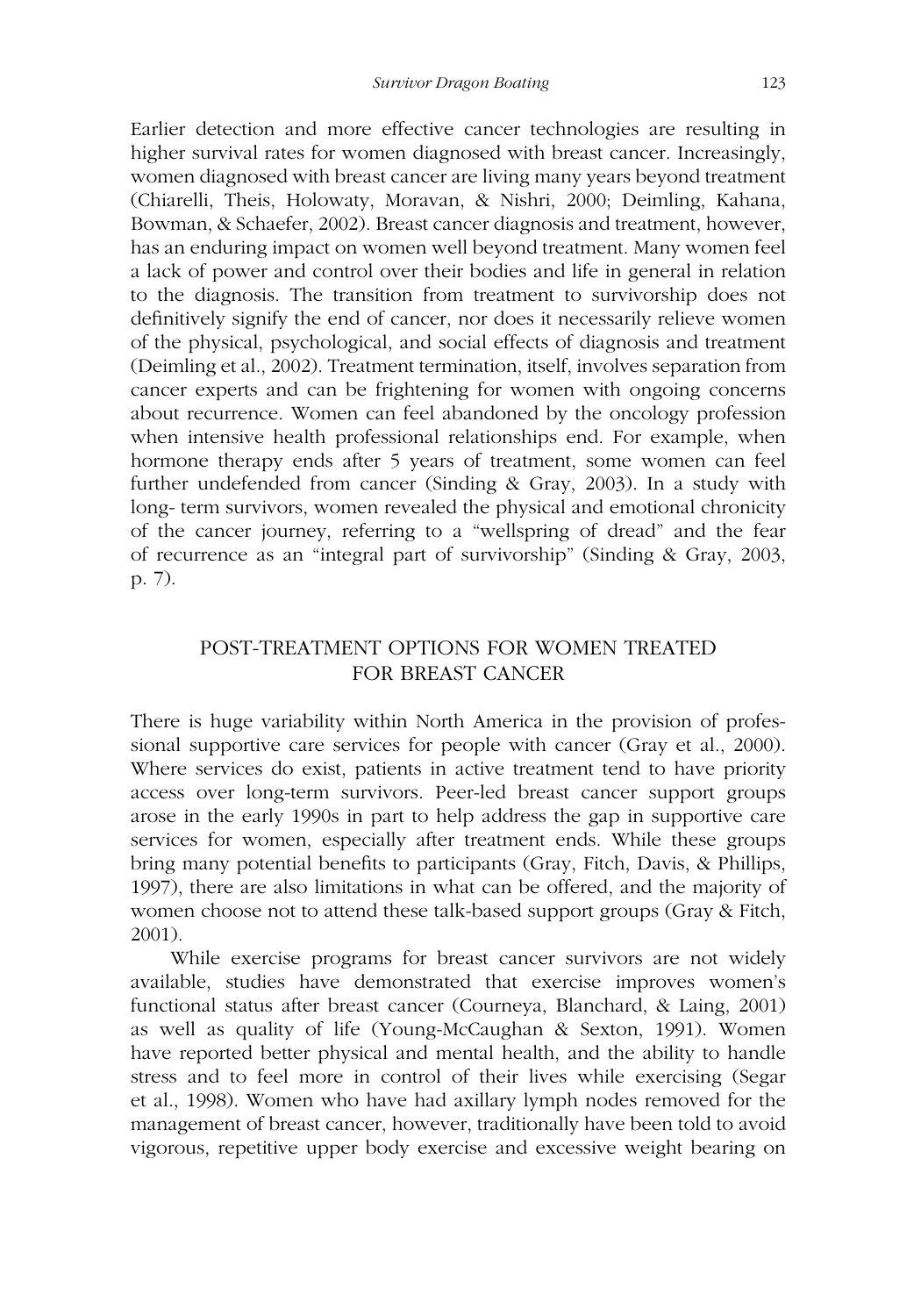the side of their surgery. These prohibitions limit breast cancer survivors' participation in many activities that contribute to increased quality of life or serve as protective strategies against increased risk for heart disease (Harris & Niesen-Vertommen, 2000).

Increased attention needs to be given to understanding and responding to women's end-of-treatment transition from the intensive/intrusive context of cancer treatment to the individual challenges of post-treatment survivorship. The authors of this article provide insight into why an increasing number of women who have been treated for breast cancer are attracted to survivor dragon boating. The authors discuss the psychosocial benefits of dragon boating as described by women in their first season of survivor dragon boating and the potential for dragon boating to improve women's post-treatment quality of life.

The pre- and post-design enables the authors to tell a story of women's preseason anticipation, expectations, and needs as well as their experiences of survivor dragon boating. The story also illustrates the positive psychosocial impact that just one season of dragon boating had on women of various ages who were diagnosed with breast cancer between 1 and 4 years ago.

# SURVIVOR DRAGON BOATING

The dynamic team sport of dragon boating arises out of an ancient Chinese sport that dates back more than 2,000 years. Dragon boating involves 22 individuals working synchronistically and vigorously as a team to advance a 12–18 metre boat, in intense races of 500 to 650 metres, of approximately 2.5 to 3.5 minutes duration. The phenomenon of breast cancer survivor dragon boating emerged in 1996 when a sports medicine physician at the University of British Columbia conducted a study with a group of women who had been treated for breast cancer. The women were trained in a team sport that requires strenuous upper body activity and were individually monitored for lymphedema (a painful and chronic swelling of the arm and chest area); (McKenzie, 1998). The finding that participants did not increase their risk of lymphedema challenged clinical guidelines that women with axillary dissection were to refrain from engaging in vigorous, repetitive, or excessive upper body exercise (Harris & Niesen-Vertommen, 2000).

Dragon boat participation by women who have been treated for breast cancer (and recently a few men) is a growing phenomenon across Canada (Culos-Reed, Shields, & Brawley, 2005). Survivor dragon boating has now spread internationally, with 21 teams in Australia, 16 in the United States, 4 in New Zealand, 2 in Singapore, and 1 in China, England, Malaysia, and Poland, joining the approximately 50 Canadian teams. While research has been conducted with dragon boat teams on the physiological implications of strenuous upper arm exercise, primarily the risk of lymphedema (Harris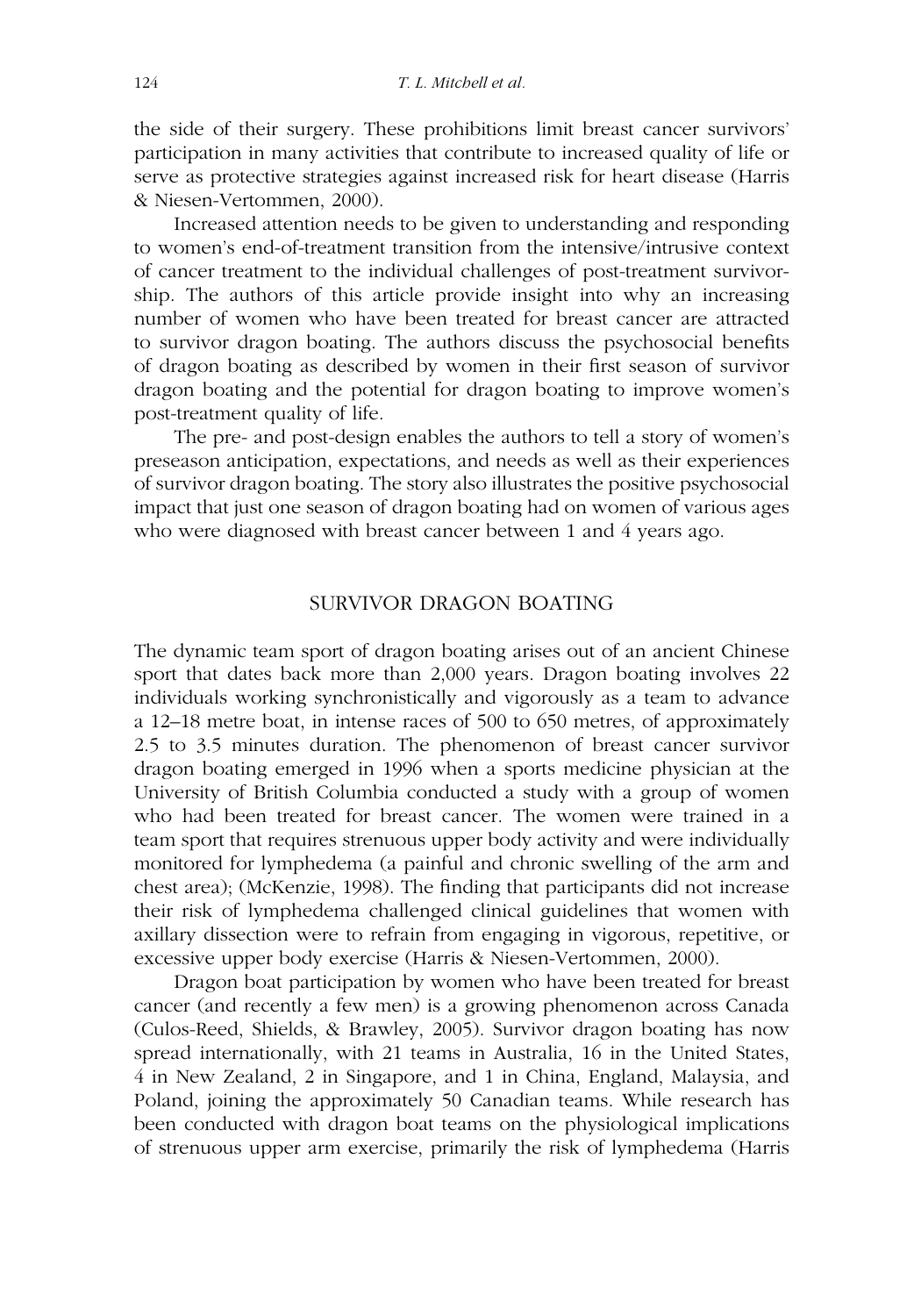& Niesen-Vertommen, 2000; McKenzie, 1998; McKenzie & Kalda, 2003), and theoretical models for the promotion of exercise (Courneya, Blanchard, & Laing, 2001), little is known about the psychosocial impact of dragon boating among women who have been treated for breast cancer. This study builds upon a pilot study on the psychosocial impact of survivor dragon boating (Mitchell & Nielsen, 2002). By studying new members' expectations and experiences of short-term membership on a dragon boat team, the present research contributes to further understanding of the post-treatment needs of women with breast cancer and to the positive rehabilitative potential of survivor dragon boating. The themes highlighted in this article provide insight into the powerful relational nature of survivor dragon boating and the potential of this sport to reduce the burden of cancer by reducing cancerrelated dread and anxiety and improving women's post-treatment quality of life.

#### METHODS

The study involved a constructivist qualitative approach (Denzin & Lincoln, 1994) utilizing a series of two in-depth interviews, one prior to the participant's first experience of dragon boating and one following their first season of training and racing. Ethics approval was obtained from the Research Ethics Board of Sunnybrook and Women's College Health Sciences Centre. The study is a community-based participatory research study guided by the values of knowledge sharing and creation in collaboration with research participants (Green et al., 1995). The first and third authors worked closely with a community advisory group (CAG) at all stages of the research. The CAG is comprised of five survivor dragon boaters from three Ontario communities. The new member study involved pre- and post-interviews with women who had been treated for breast cancer who were beginning their first season of dragon boating. The interviews were semistructured and open ended and lasted between approximately one hour and one and a half hours. The women also completed a demographic questionnaire.

The preseason interviews  $(n = 10)$  were conducted in the months of January and February before women started their first season of training in an indoor swimming pool. Eight of the interviews were conducted in person at either the individual's home or the interviewer's office, depending on the preference of the participant. Two of the interviews were conducted by phone due to logistics and by request of the participants. The post-season interviews  $(n = 7)$  were conducted from October through December after women had completed their first season of dragon boat racing. Five postseason interviews were conducted in the interviewer's office or participant's home; 2 were conducted over the phone. Of the 10 preseason interviewees, 3 participants (at least 2 of whom we believe did participate in dragon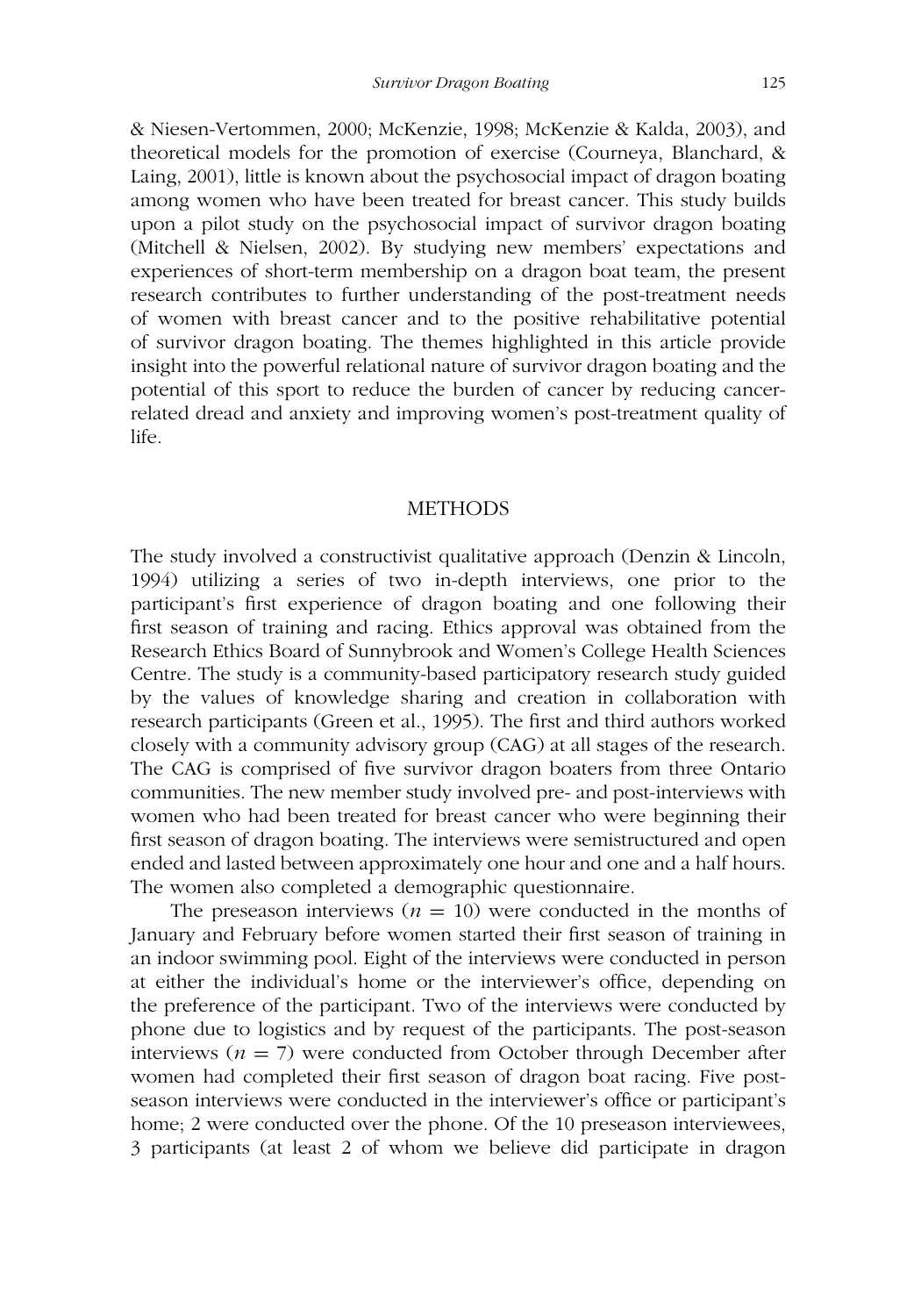boating) could not be located for post-season interviews despite multiple attempts to contact them. Although these 3 women were not able to be contacted for the post-season interviews, we have included their preseason data on hopes and expectations of participating in survivor dragon boating.

The preseason interview guide was designed to enable women to talk about their diagnosis and treatment and how this affected their health and life. The interviewer also asked women to describe how they found out about dragon boating as well as their motivation, fear, hopes, and expectations about this team sport. The post-season interview guide was designed to elicit participant reflections on their experience of dragon boating, whether it met their expectations, how they felt about themselves since dragon boating, as well as how their health and quality of life were impacted.

# Recruitment and Sample

New member participants were recruited from two dragon boat teams in Ontario ( $n = 10$ ). Due to the small sample size, especially of the postseason data, we are not identifying the particular dragon boat teams or communities. An email was sent to the dragon boat team to inform them of the new member study. New members contacted the researcher by email or phone to express their interest in participating in the study and were then sent a formal information letter and a consent form. Verbal consent was obtained over the phone before setting up an interview, and written consent was obtained before (as in the case of telephone interviews) or at the time of the interview. One participant was recruited with the assistance of a gatekeeper who is a member of the study's CAG. Interview participants, in appreciation of their participation, were given a small gift or honorarium or both. They also were offered an information brochure on breast cancer supports and services.

Participants were diagnosed between 1 and four years before being interviewed, and ranged in age from 35 to 70. Nine out of 10 participants were Canadian born, all were English speaking, and 1 woman was a nonnative English speaker. In terms of education, 1 participant had some high school, 2 had completed high school, 2 had some university or college, and 5 were university or college educated. The women had a household income range from below \$20,000/yr to \$80,000 plus per year; 8 participants were separated or divorced, 2 were married; 6 were working full time, 1 was seeking full-time employment, 1 was a part-time student, and 2 were retired; 8 of the participants were moderately to very physically active throughout their lives, including participating in nontraditional activities such as boxing, snowboarding, and triathlons. One participant was relatively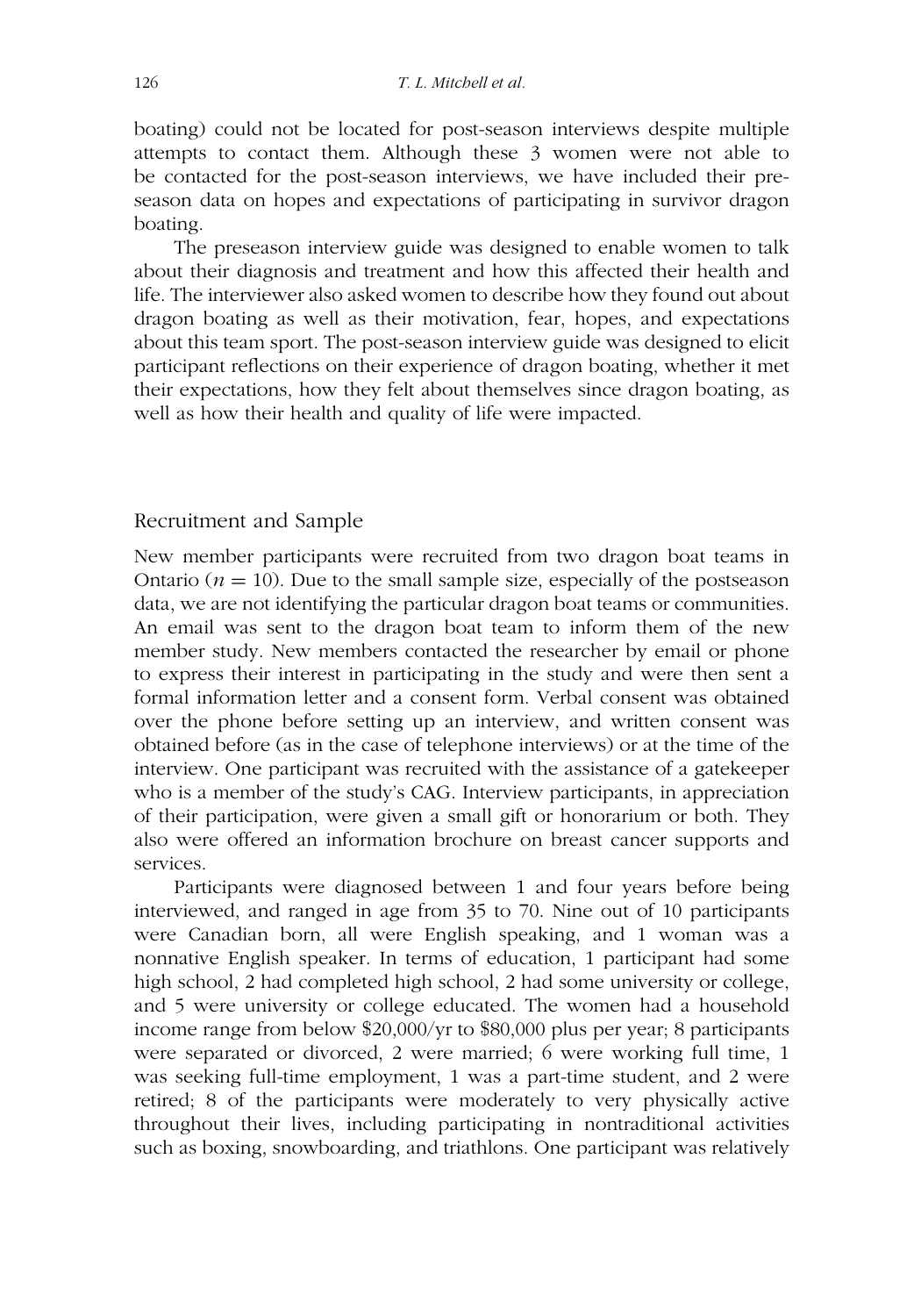inactive throughout her life, and 1 had never been involved in any sports or physical activities outside of school.

# Analysis

Individual interviews were taped and transcribed verbatim. The transcripts were read line by line and open coded by the first author in the margins to identify key words within the participants' own words. The transcripts then were entered into NVIVO, a software package designed to facilitate data management and qualitative analysis (Richards, 1999). A thematic analysis then was conducted by the first author to identify patterns in the data. Themes were identified that linked key concepts and patterns within and across the interviews. Emerging concepts and interpretations were discussed amongst authors and confirmed against the data. The post-season interview data were compared with the preseason data in terms of hopes, fears, expectations, and experience, as well as a description of health and wellness. The data were further reduced into analytic categories as presented.

# **FINDINGS**

The preseason interview data provide a descriptive portrait of the new members, how they learned about dragon boating, and why they decided to participate in dragon boating. The post-season interviews describe women's experience of dragon boating and the psychological, physical, mental, and emotional impact of participation. The interview data are presented in three preseason themes, *the body betrayed, the allure of the dragon* and *dragon quest* that describe the cancer experience, post-treatment needs, and hopes and expectations of the new members. The five post-season themes, *awakening of the self, common bond, regaining control, uplifting, and transcendence*, describe the positive impact that the first season of survivor dragon boating had on this group of women with breast cancer.

# Preseason Themes

THE BODY BETRAYED

And I think, for me, it's my way of taking back control of my body that betrayed me. Participant #4

Breast cancer often emerges from a seemingly healthy body, identified in a routine check-up, a quiet moment in the shower—and then a life is transformed. When a diagnosis of breast cancer is received, there is often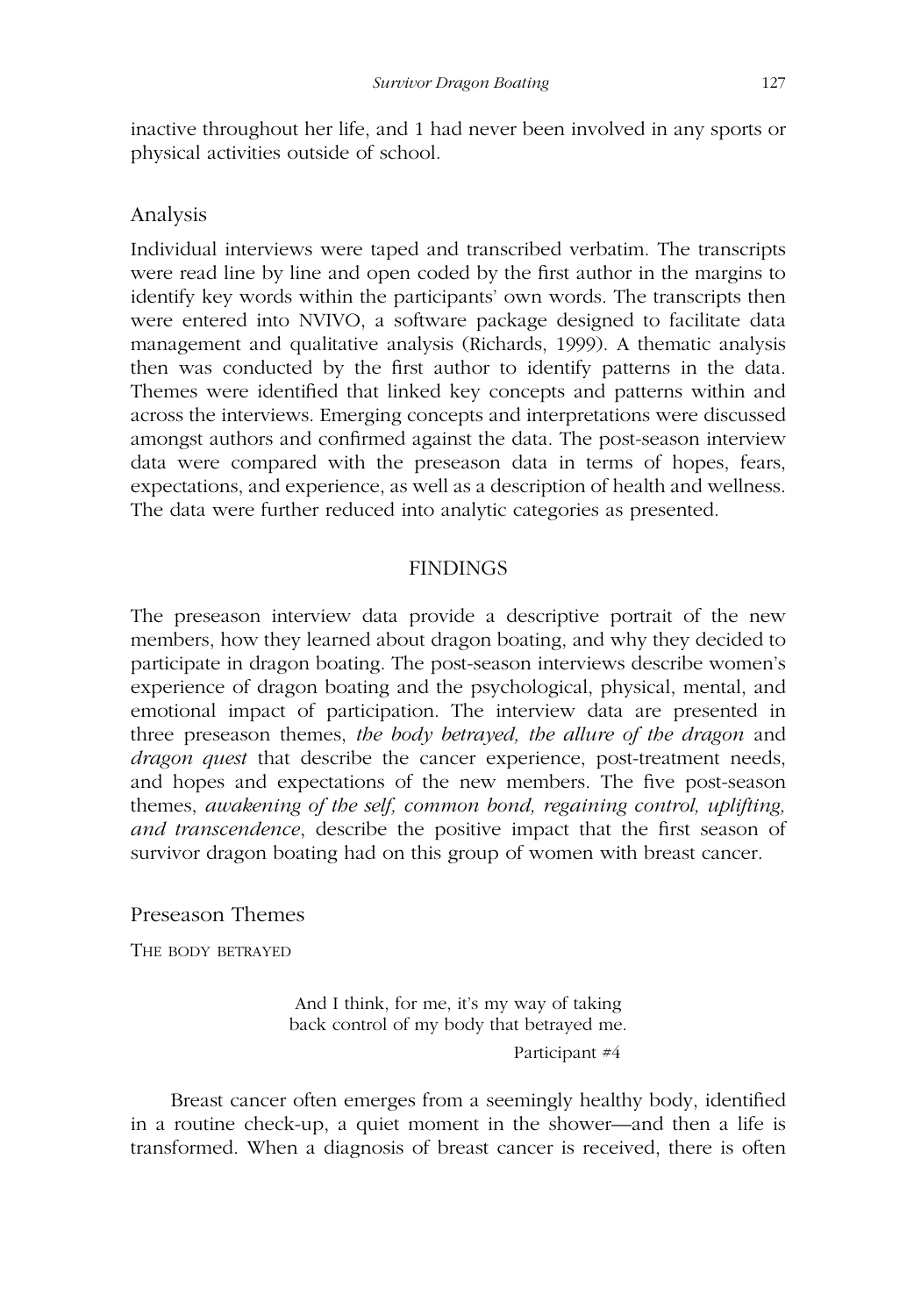a sense of betrayal. "Why me? Why now? I was taking care of myself" Some of the research participants were very athletic, attending to their diet, and generally continuously health conscious. Conversely, some women described their lifestyles as very stressful and viewed their cancer diagnosis as a "wake-up call." Regardless of their prior lifestyles, women were taken by surprise by the cancer diagnosis, which contributed to an ongoing sense of vulnerability. Women spoke about feeling attacked from within by the disease and from without by the treatments, often being preoccupied with worry:

Throughout my treatment and right even before I started the radiation and waiting for the surgeries again, my biggest feeling was absolute lack of power. I had lost control. I felt I was very much a part of a system. I had absolutely no control whatsoever, which is not a situation I would like to be in ... . There's not an hour goes by that you don't think about it. Okay. Fine, your treatment is over, but you're still continually thinking about it.

Participant #1

#### THE ALLURE OF THE DRAGON

Women regardless of their age, life circumstance, lifestyle, degree of athleticism, or year of diagnosis were drawn to survivor dragon boating, expressing very few, if any, reservations or fears about participation. The women seemed confident that this sport would bring something important into their lives; they spoke of anticipated emotional, social, and physical benefits. The women we interviewed were seeking an activity that would energize them and build a sense of accomplishment and pride in a social environment of women who "knew" their experience. Survivor dragon boating was perceived as a positive activity with the potential to build inner strength and reduce fear of recurrence.

*Positive.* In a competition you just you paddle ... You're paddling your hardest. You think, when you're about three quarters away through the race, "How ... I can't continue", but you do ... . It's really exhilarating. It's really an exhilarating sport. I love it, love it.

Participant #9

Being faced with mortality awakened the women's desire to engage in life as fully as possible and to live without restrictions or regrets. The novelty of engaging in the physically demanding, dynamic challenge of breast cancer dragon boating, with a group of women who share a common experience, was extremely attractive to these women. Women were drawn to something new, to something that exists in contrast to the experience of diagnosis and treatment, in contradiction to their fears of death and ruminations of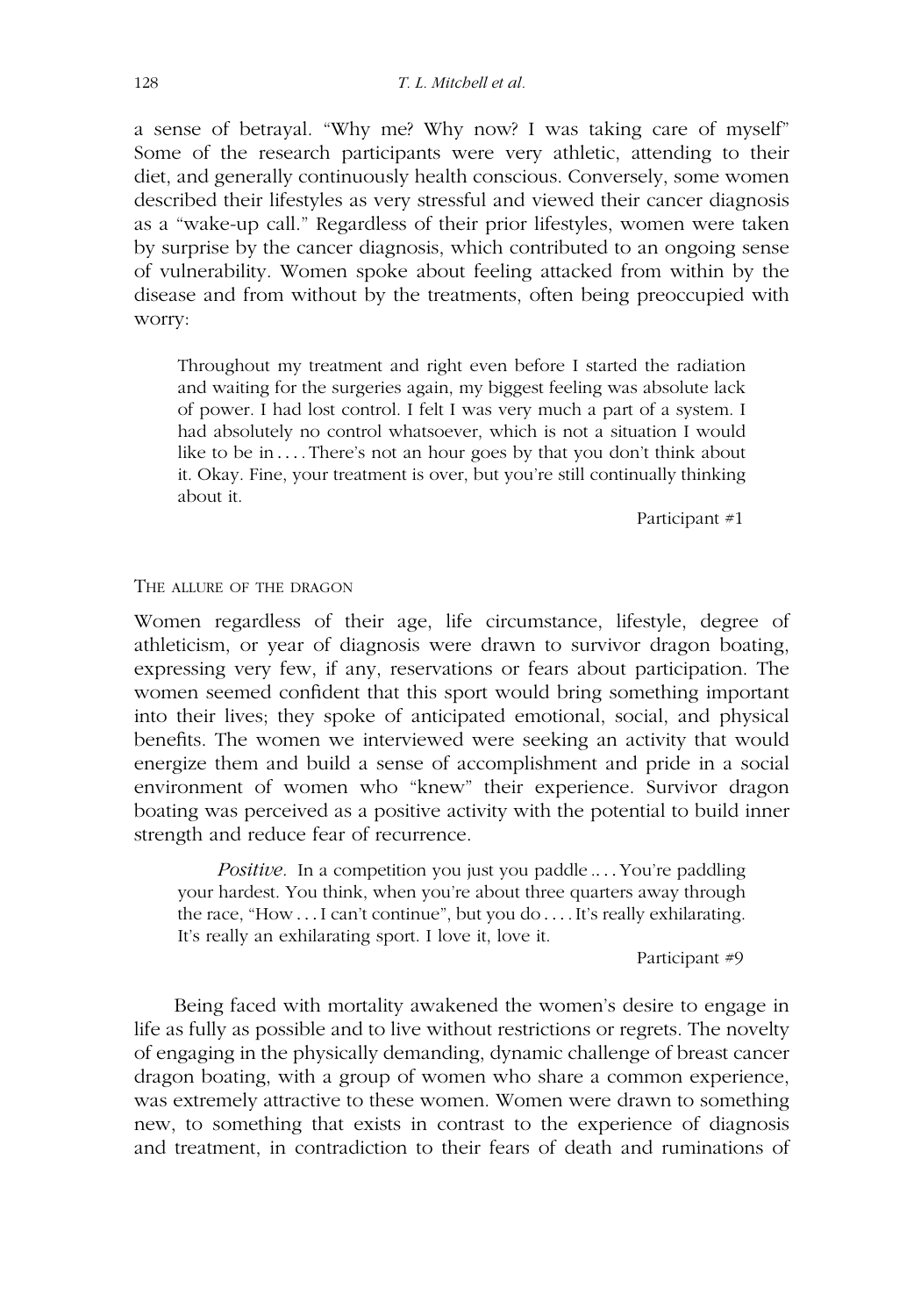recurrence. The fact that dragon boating involves strenuous upper body exercise was in itself meaningful. This challenges previous beliefs about living with cancer, related physical limitations, and risk of lymphedema.

*Meaningfully Active.* I just thought it was fascinating. ... I was looking at them and thought that for any sport to have been chosen by breast cancer survivors that this had to be ideal. The absolute ideal because it is so physical with the part of the body where most of us have had surgery .... I just thought it was a real statement.... I thought I just WANT to do that.

Participant #4

Women were attracted to the positive vision of women with breast cancer being active and joyful as a contradiction and antidote to the otherwise negative, fearful, and eroding experience of cancer diagnosis and treatment. Dragon boating was perceived as a dynamic team sport, a vehicle to help the women reclaim power and control in their lives. These new members were looking for hope and reassurance, a way of releasing or managing stress, and a way to move forward, in a community of women, beyond the shadow of cancer.

*Shared experience.* Being with women who have gone through what I've gone through in one way or another. To totally understand how I feel .... It's just the simple fact of actually looking someone in the eye and they can look at me and say nothing, but she knows exactly how I feel. That's what I am looking for.

Participant #6

The women we interviewed were not looking for a traditional breast cancer support group, though several were interested in building their social network. While a few of the women were already in support groups and looking for something to complement that experience, others expressed that they would never join a breast cancer support group. Nevertheless, the fact that all of the women were both literally and figuratively in the same boat was extremely important to the new members.

*Hope.* I think it gives you hope and it's sort of an adventure. It's something different that isn't tied to treatment or hospital or further tests to see if the damn disease has come back, which you seem to do so much of... and it's outside and you sort of picture blue skies and, you know, water, laughing, waves, and sort of going through the water.

Participant #10

There was an expressed anticipation, an excitement of engaging in dragon boating and meeting other women with breast cancer who were focusing on something positive and active. There was an attraction to the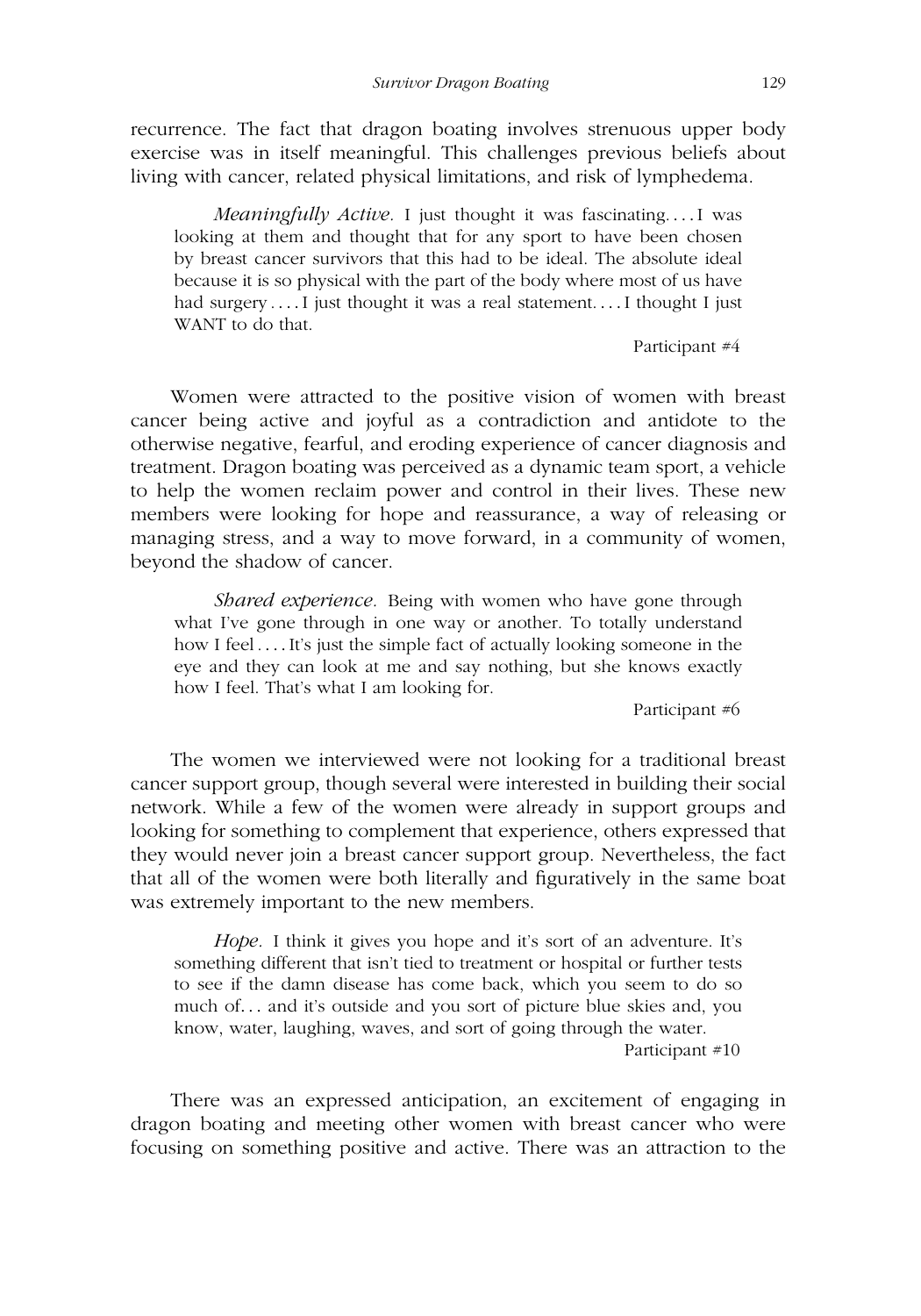outdoors, to the water, to adventure, to the beauty and novelty, and, for one woman, in particular, the symbolism of the dragon.

*Power.* Power, power to succeed, power to get over something (pause). Dragons are ferocious, and using that ferociousness to get through this.

Participant #2

Women were also attracted to the opportunity for perceived health gains, to build emotional and physical strength and stamina, and potentially to reduce the risk of recurrence through overall wellness. Participants expressed a desire for a more active lifestyle, one that would shift their focus away from thinking about breast cancer and the fear of recurrence.

#### DRAGON QUEST

The allure of the dragon can be encapsulated as an attraction to the positive, meaningfully active adventure with a group of women with a shared experience, working together to build hope among themselves and their community while reclaiming physical, mental, and emotional power. The women who were entering their first season of survivor dragon boating were motivated to join a team and had considerable expectations about what dragon boating might contribute to their healing and their lives:

Inner peace, some calmness and just kind of more I know there's a word for it, just to be calm, I guess. I'm hoping the interaction with these ladies and the physical activity and hopefully the rest of my life will get sorted out . ... I feel like I'm actually doing something to make myself healthier, mentally, emotionally, physically, and spiritually.

Participant #8

In fact, one woman was so anxious to begin dragon boating that she joined despite debilitating back pain and against her physiotherapist's advice. Survivor dragon boat teams were, however, hard to find unless the participant had personal contacts who were dragon boaters. Strikingly, none of the dragon boaters learned about the activity through their physicians, breast cancer agencies, or cancer treatment centres. When one individual specifically sought contact information about survivor dragon boating teams from these services, no information was available.

# PRE- AND POST-SEASON COMPARISONS

It certainly met my expectations.... I think it was as good, if not better. Participant #1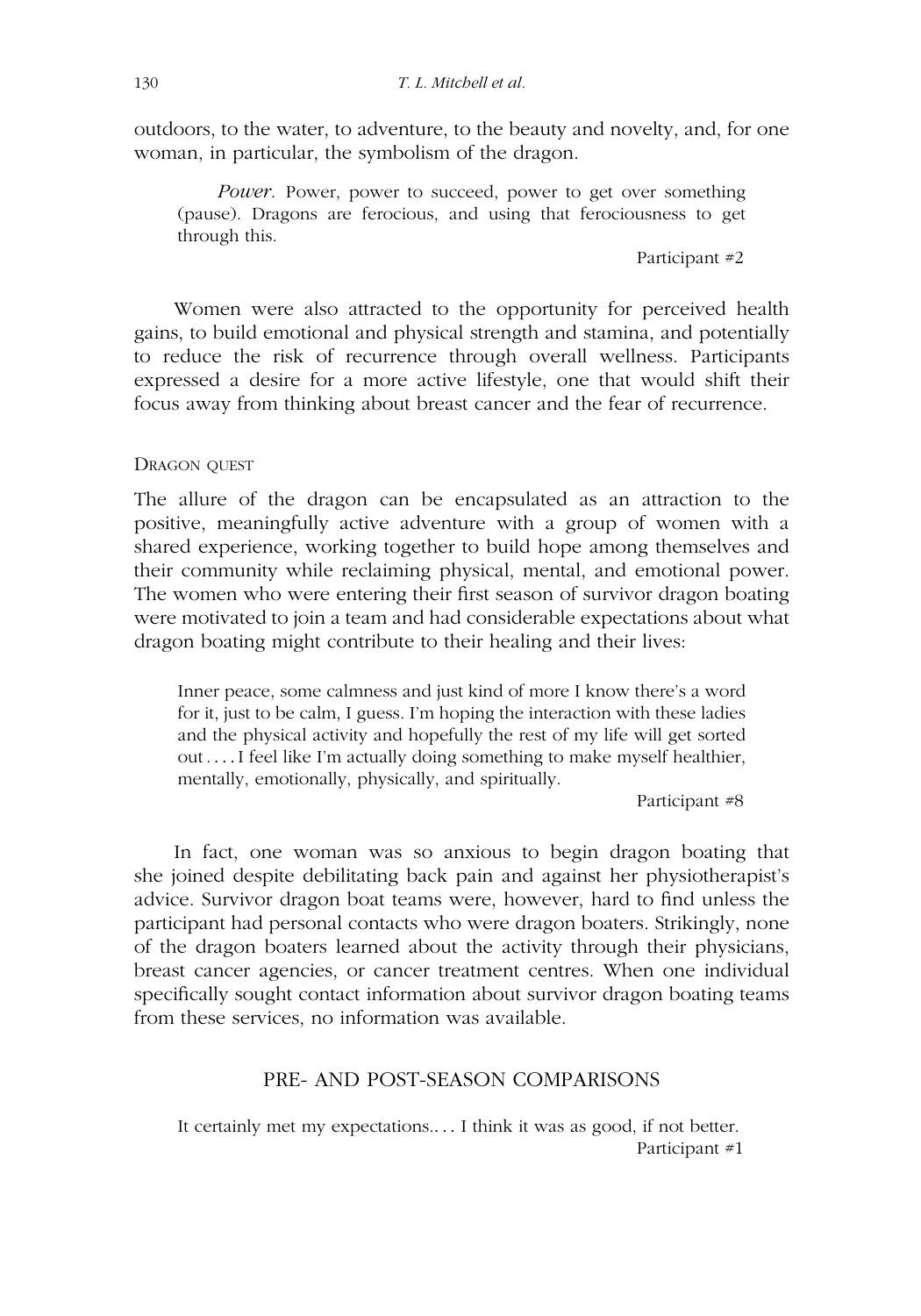*Survivor Dragon Boating* 131

Despite differences in levels of participation, all of the women felt included and benefited from their dragon boat experience. All of the women (7) we were able to interview after their first season intended to belong to a survivor dragon boat team in the following season. The interview data reveal that the women's experience of dragon boating met and exceeded their expectations. The positive evaluation is encapsulated in the following themes: *awakening of the self, common bond, regaining control, uplifting, and transcendence,* which are discussed further in the post-season data.

# Postseason Themes

#### AWAKENING OF THE SELF

For me it was like a wake-up call...a kind of awakening.... You actually stop to see what's around you. You actually look and you actually see what you're looking at. Many of us get caught up in the working world and the fast lane and go, go, go, and you miss so many things in life. You miss so much and then all of a sudden something happens and you give yourself the respect. You slow down and you actually see what you're looking at.

Participant #6

A central and key aspect of the cancer experience for some women appears to be a radical awakening of the self. Being confronted with one's mortality is a "wake-up call," and survivor dragon boating is a vehicle that enables women to realize their plan to focus on themselves more, to live each day more consciously, to take care of their health, and to be in the moment more fully. Post-season interviews revealed that the women were more focused on the positive, on reducing stress, and on being energized and engaged, and were committed to embracing life more fully. Participants began to achieve greater balance in their lives such that their needs and desires became an integral aspect of their day-to-day lives. Women spoke of appreciating themselves more and of being gentler/kinder to themselves, of letting go of "poor me," of building confidence, of coming "out of my shell," and of experiencing increased self-esteem. The dragon boat experience provides a context of positive reinforcement for the awakening of the self, for the attention and commitment to personal goals and the pursuit of health. Overall, the awakening of the self, within this context, enabled women to achieve their preseason goals of increased inner strength and calmness.

Just personally, ... it, it was everything that I thought it would be and more, and it has given me this calmness, this strength that I know that I can handle, live again .... I think that's what we learned ... to appreciate ourselves . ... There's just this quiet, maybe this is what the spirit of the dragon is, you know you're strong, you know you've got peace, you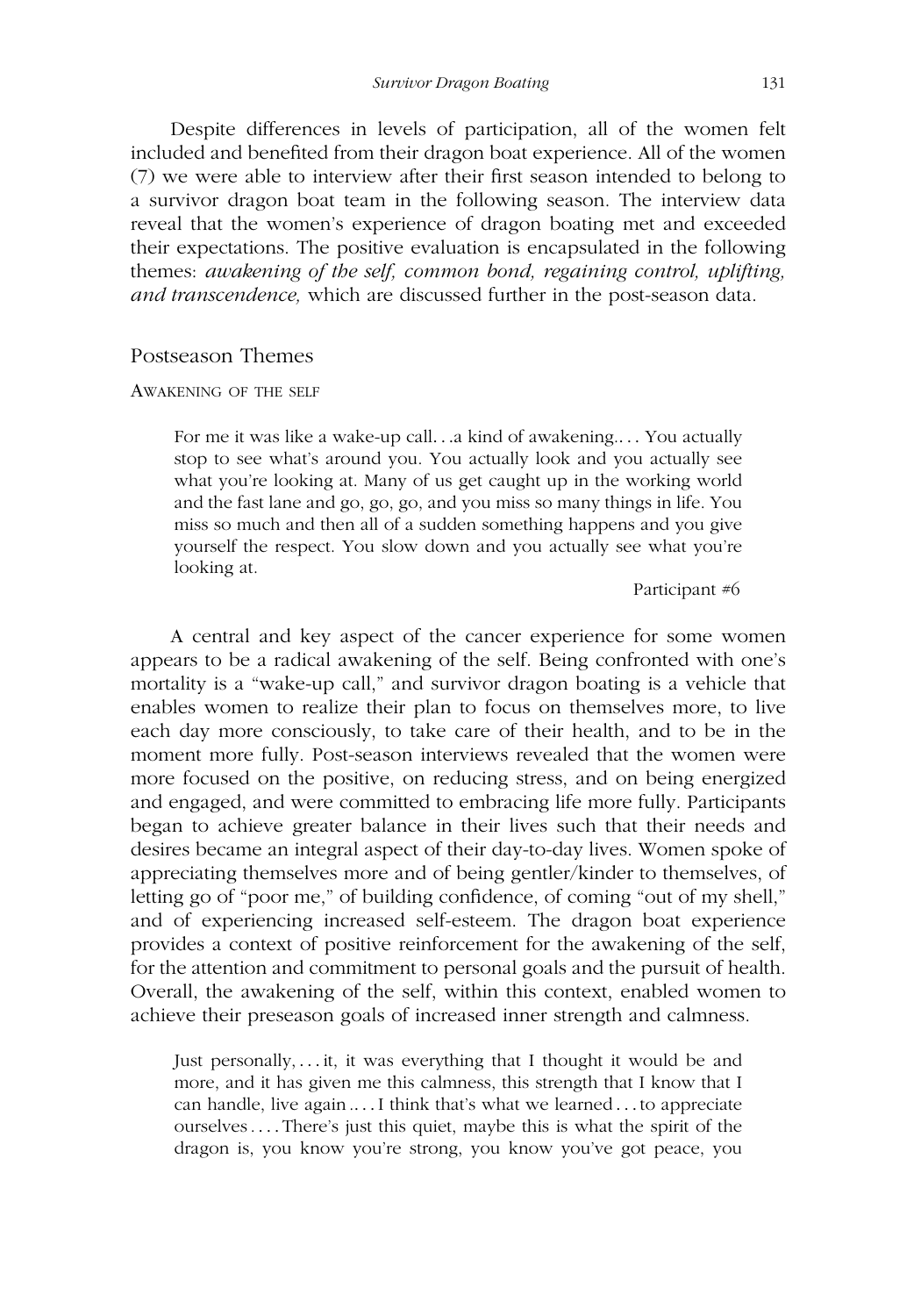know what you can do, and then you can take rough water, you can take things, because you know yourself that you've got the strength to meet anything.

Participant #2

#### COMMON BOND

Survivor dragon boaters are metaphorically and literally all in the same boat. Women found comfort and safety in joining other women in an environment and activity where the cancer experience is shared but largely unspoken. In the preseason interviews, many of the women mentioned that they wanted to build their social network, and, in particular, to meet with women outside of the context of a traditional support group who have breast cancer. The team context of the dragon boat experience provided an emotionally safe context for women to meet others who have been diagnosed and treated for breast cancer. The shared experience promoted a sense of comfort that fostered humour and hilarity and reports of an indomitable team spirit. While many of the new members said that they would never join a breast cancer support group, they nevertheless experienced an extraordinary degree of support in this alternative and physically active group of breast cancer survivors:

It was very interesting. You didn't ever have to explain anything because they've already been there, done that, type of thing . ... You didn't have to explain anything from a medical or treatment perspective. They all knew it. It was very reassuring seeing all of these women from so many different walks of life, different age groups, everything else, and they were all carrying on and still continuing to live, you know, very full, active lives.

Participant #1

#### REGAINING CONTROL

Women described, in the preseason interviews, a feeling of being betrayed by their bodies and a profound sense of loss of control of their lives throughout diagnosis and treatment. Post-season interviews revealed the dynamic combination of survivors being with women who share similar experiences, while meeting a physical challenge that targets the upper body. This proactive community-based rehabilitative activity enabled participants to regain and experience a sense of control. The fact that this activity is a community-generated activity, and that it exists outside and separate from treatment regimes and hospital settings, is an additional aspect of regaining control in relation to living well with and past a cancer diagnosis:

I think the mind set...is so important, because that you have control over. You don't have control over what cancer is doing or not doing to your body. You don't have control over whether it's going to come back.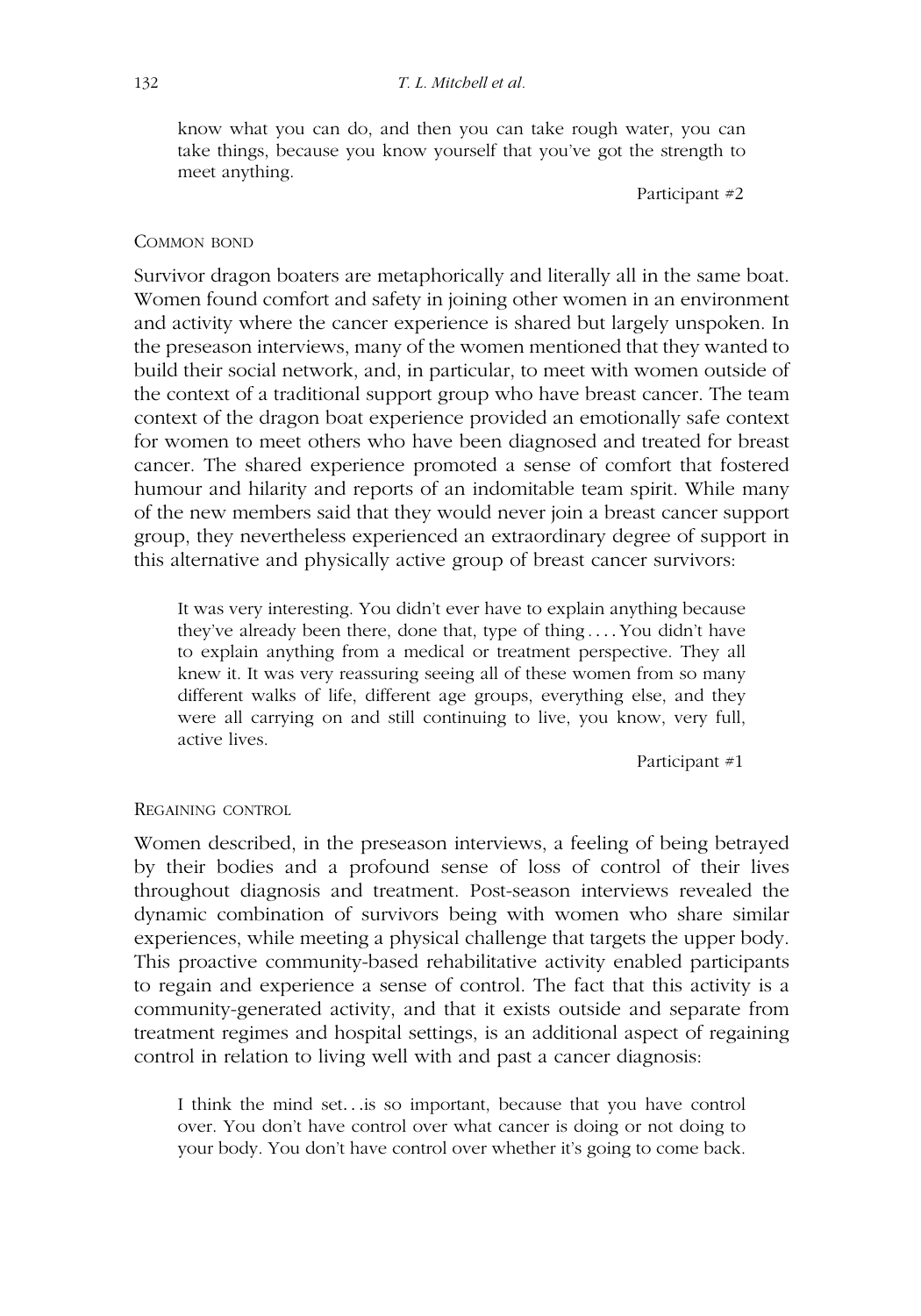You don't have control over where it's going to come back, or if you're going to live through it. You have no control over that, but you do have control over how you deal with it.

Participant #4

Participants spoke of regaining control of their bodies through increased strength and mobility, as well as an inner strength of mind and emotions, the "exhilaration" that helps them deal with the overall impact of a breast cancer diagnosis.

When I am in a dragon boat, when I am dragon boating, I feel free, exhilarated, (pause) in control, powerful, all those good things. Participant #10

## UPLIFTING

The incredible focus and intense physical activity, combined with a balance of camaraderie and joyful play is described as uplifting. Survivor dragon boaters experience a dramatic shift from the aloneness of treatment to a community of women who are racing (winning), and being applauded and recognized as survivors and athletes. The strength, humour, and power of the survivor dragon boat culture is described as uplifting and empowering:

How do I explain it (sighing). Just going out in the water, the sun, you know, the reflection of the water, the smell. Everything just seemed to be so intensified and you just felt so uplifted . ... To be charging down that fairway to the finish line and when you get to the end you're totally winded and all that, but, then, you feel all the women cheering. It just lifts you, you feel so up. You feel it as soon as you get into the boat. The adrenaline starts. You feel the excitement. It's just a wonderful feeling. I found what I was looking for. I got it ten times over.

Participant #6

There is much mention of the thrill and rush of racing, the endorphins, the adrenaline, the excitement, and the absolute push and collapse of competition. Participants spoke of the focus, the drive, and the exhilaration of being fully present in mind and body. Women described a shifting of priorities and perspectives and a letting go of worries and anxieties about recurrence, as well as aspects of home and work life, while in the boat. Pushing themselves to their limits physically and mentally, in training and race situations, is invigorating and brings women to an enviable state of feeling more alive:

Mentally, emotionally, physically, I just feel stronger. I feel stronger and more alive when I'm doing it (dragon boating)....it's the adrenaline or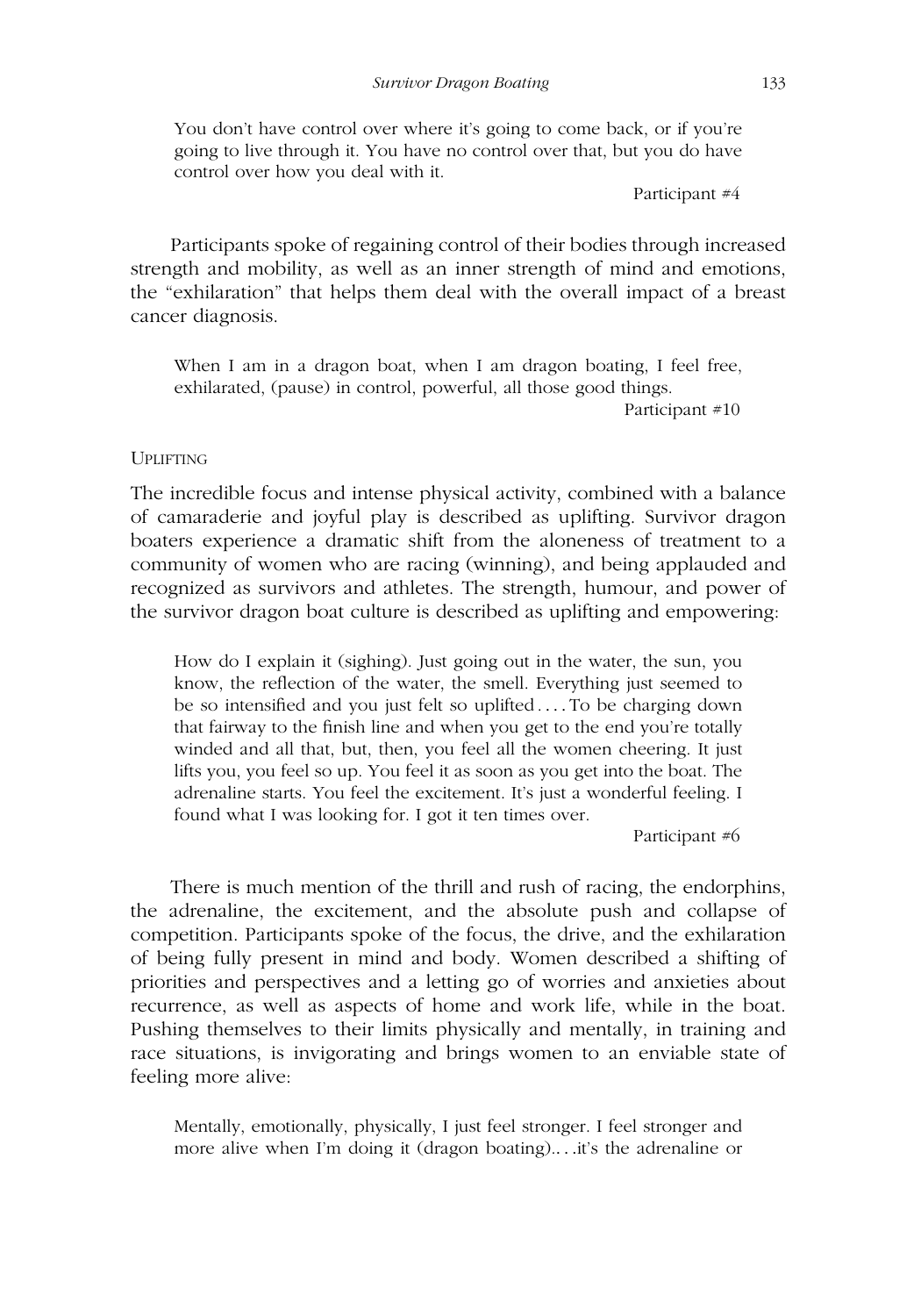something. It just makes your whole body feel good. I think everyone should do it, whether they've had breast cancer or not.

#### Participant #7

*Transcendence.* Survivor dragon boating is about pushing limits, about going beyond. Women spoke of being unwilling to be constrained by their diagnosis or treatments. Women are not trying to go back to a precancer reality. Rather, they are moving forward to try new things, to be in their bodies differently, for some more powerfully and more consciously. Survivor dragon boating does not appear to be about trying to achieve "normalcy." For many women there is the sense of becoming more than they were before, of becoming physically, mentally, and emotionally stronger. Survivor dragon boating enabled participants to shift cancer from the foreground to the background of their lives, to focus on life and living, joy and strength, rather than the fear of recurrence:

We're giving to each other in the group and we get back this magnificent high, camaraderie, just joyfulness, that I think has been lacking, you know, in, well, I know in my life for, you know, since all this stuff happened. After we do a real hard session, just sitting in the boat on the water, just the calmness, just the joy of knowing you've done something very strenuous and you're getting stronger physically. I am strong now and my mind is getting stronger and just being able to appreciate the play and the fun on the water.

Participant #4

# DISCUSSION

Half to two thirds of women diagnosed with breast cancer handle it well psychologically (Baker, Marcellus, Zabora, Polland, & Jodrey, 1997; Spiegel, 1996) with some individuals reporting transformative or growth experiences through the cancer journey (Anderson, 1986; Cella & Tross, 1986; Collins, Taylor, & Skokan, 1990; Coward, 1991). A diagnosis of breast cancer, however also can present a profound threat to women. Between 3% and 19% of women with breast cancer experience post-traumatic stress disorder; (PTSD, Alter et al., 1996; Jacobsen et al., 1998). Changes in the body such as post-treatment scars, pain, or physical limitations, and, as in the case of breast cancer, the absence of breast(s), serve as persistent reminders of the disease. The chronic nature of the cancer threat, the uncertainty, the internality of the threat compounded by a perception of inescapability all contribute to the potential for high levels of cancer-related distress (Gurevich, Devins, & Rodin, 2002; Sinding & Gray, 2003). Despite the awareness of the post treatment benefits of psychosocial care and physical activity, little attention has been given to women's post-treatment needs, and few resources and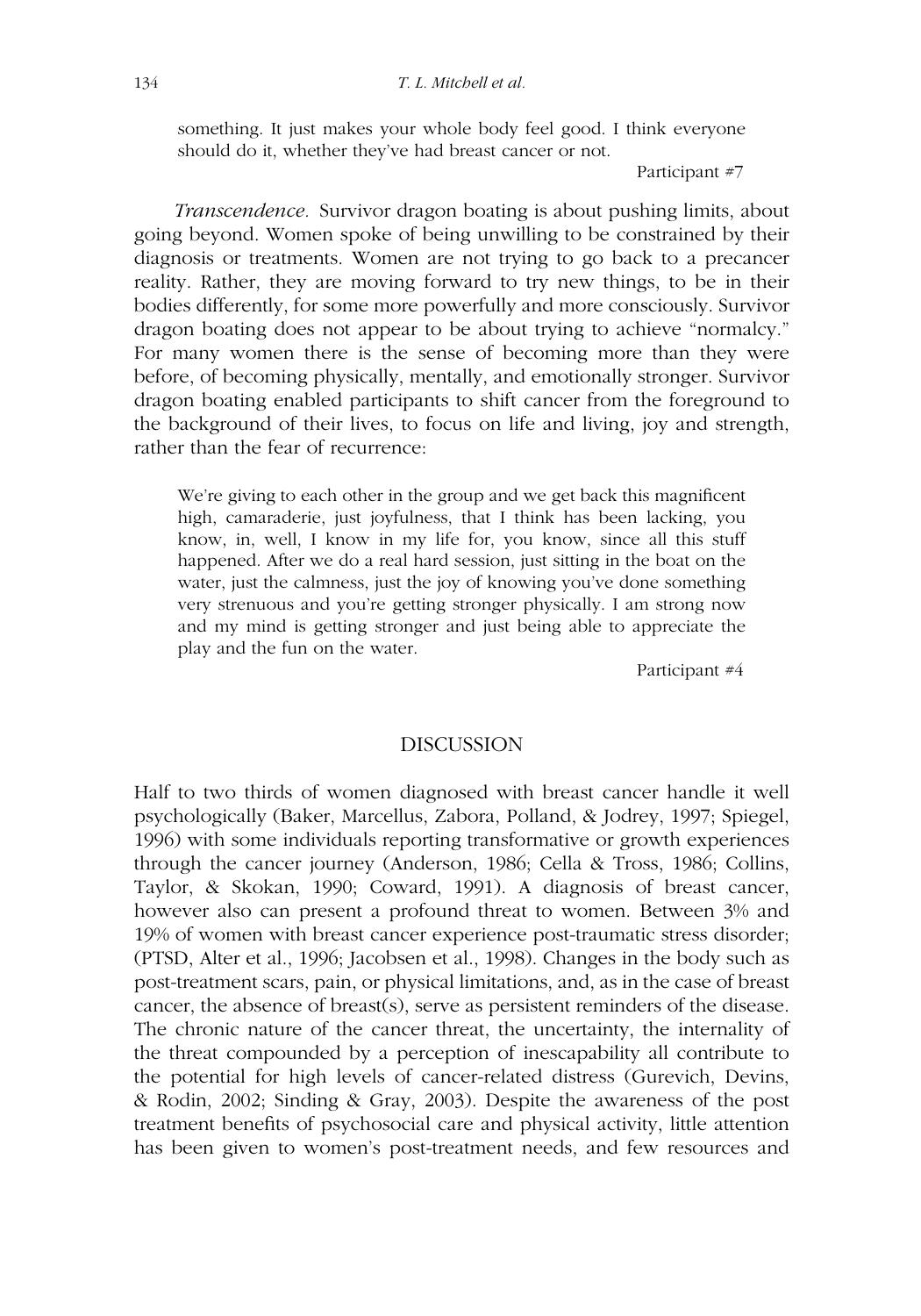services are available to assist women in managing their new self-image, or ongoing concerns, fears, and anxiety about recurrence.

Dragon boating is an intense activity that requires enormous commitment, focus, concentration, discipline, and ongoing physical training. Women in this study reported that they were attracted to survivor dragon boating because it is a positive and meaningful activity within a community of women who share a critical event in their lives. Dragon boating brings women's experience of breast cancer out of the shadows. It promotes acceptance of the disease within a broader life perspective while building awareness of and pride in survivorship. This aspect of the dragon boat phenomenon alone was an inspiring and compelling reason for some of the women to join a survivor dragon boat team.

Survivor dragon boating is a unique activity in that it holistically combines all of the individual elements identified in the psychosocial literature reported to benefit women with breast cancer, that is, physical activity, social support, emotional expression, active coping, and balance of assertiveness and acceptance in relation to the disease. The fact that the dragon boat races occur in a public forum also builds a sense of accomplishment and pride, an added dimension, as women focus on sharing their hopeful mission that *"there is life after breast cancer"* (Mitchell & Nielsen, 2002).

Social support is an important factor in the mediation of many of the negative psychosocial aspects of breast cancer such as anxiety, denial, anger, depression, and altered self-image (Oktay, 1998; Spiegel, Sephton, Terr, & Stites, 1998). Psychosocial care has been found to significantly contribute to a reduction in the cancer burden by improving adjustment to the disease and other dimensions of quality of life (Cunningham, 2000; Fawzy, Fawzy, Arndt, & Pasnau, 1995; Fobair, 1997). Natural environments that facilitate social support and social integration also can have direct benefits for health (Cohen, 2004). The *common bond* and shared experience of breast cancer among survivor dragon boaters promotes strong emotional connections. Social support and emotional expression can be important factors in mediating many of the negative psychosocial aspects of breast cancer such as anxiety, denial, anger, depression, and altered self-image (Classen et al., 2001; Oktay, 1998; Spiegel et al., 1998). The team sport of dragon boating provides a setting in which the women can connect with other survivors without focusing on cancer and emotional issues related to breast cancer, which is often the focus of peer support groups.

Metaphorically and literally, being "all in the same boat" is a comforting and strengthening aspect of survivor dragon boating. The community of women established by survivor dragon boating teams is a positive social environment that encourages both teamwork and commitment to personal goals, which promotes focus on the self in a collective setting. Participants shared that dragon boating promoted an *awakening of the self* by providing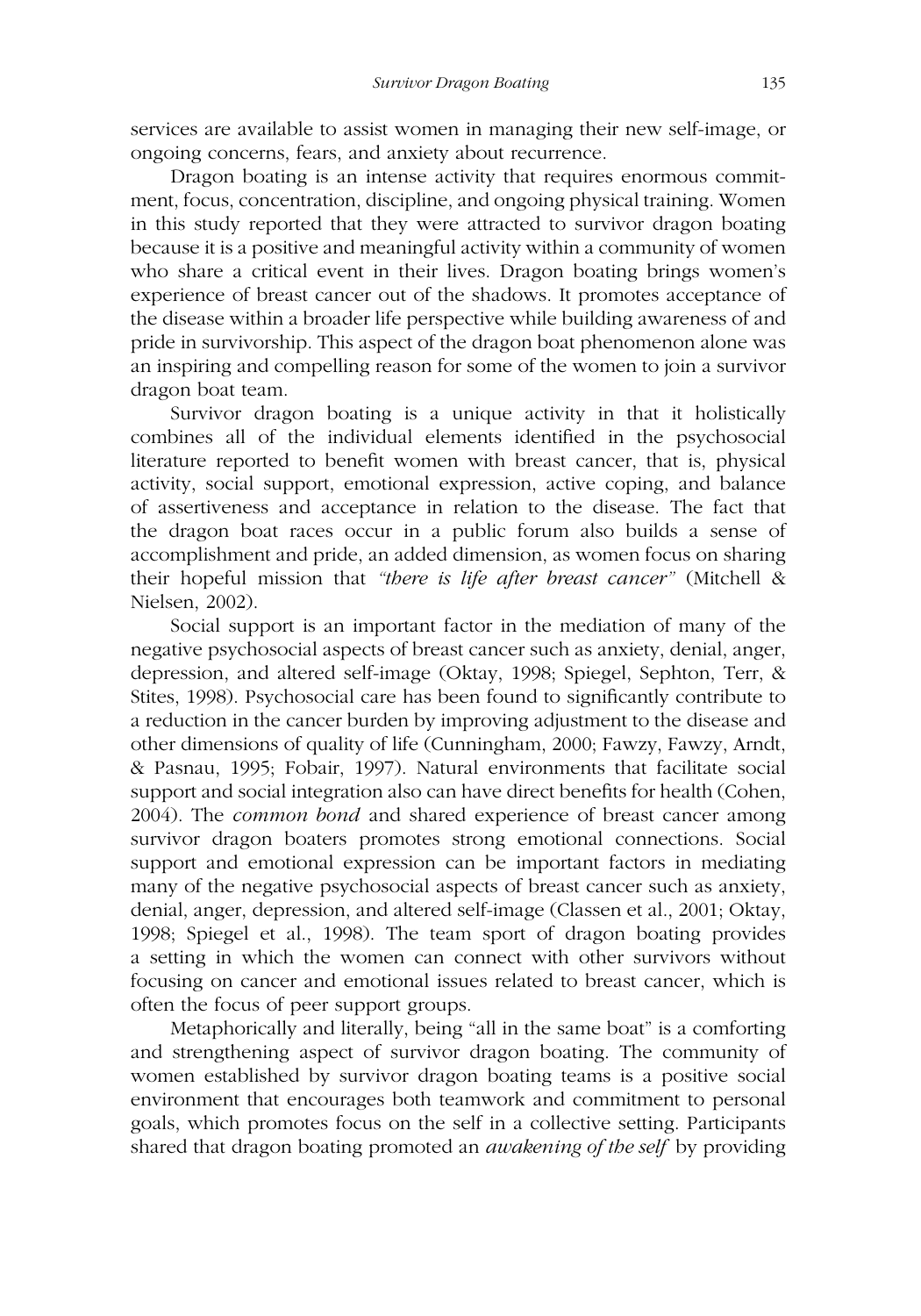a context in which women could focus on their own health and quality of life. Relational-cultural theory (formerly "self-in-relation theory") suggests that this focus on the self is uncommon in our society, particularly among women, where cultural expectations emphasize growth toward connection and relationships with others to the neglect of their own needs (Jordan, 2001). Interpreting the findings through relational-cultural theory, we see the importance of mutual empathy within a supportive context, such as survivor dragon boating, and how it can lead to mutual empowerment (Evans, 2002).

Depression, distress, and anxiety often are experienced by women with breast cancer. Distress levels among women vary in intensity depending on the severity of the disease as well as phase of treatment (Simonton & Sherman, 1998). The more severe the disease, the higher the degrees of distress (Maunsell, Brisson, & Deschenes, 1992; Schag et al., 1993), with the highest degrees of trauma presenting among young women, those with unexpected recurrence, and women with advanced, life-threatening stages of the disease (Alter et al., 1996; Jacobsen et al., 1998).

When dragon boating, the women experience an *uplifting* sense of freedom, power, and control, feelings often lost in the face of cancer diagnosis and treatment. *Increased control* physically and emotionally helps women cope with the anxiety and stress surrounding the disease. The positive impact of the physical aspects of dragon boating are supported in other research that has demonstrated improvement in women's functional status after breast cancer (Courneya et al., 2001; MacVicar, Winningham, & Nickel, 1989) as well as quality of life (Young-McCaughan & Sexton, 1991). The holistic and healing nature of dragon boating gives women strength to cope with breast cancer and *transcend* beyond a focus on fear of death to a focus on living their lives more fully.

# LIMITATIONS

Our study suggests that even short involvement in dragon boating can yield important emotional and physical benefits and affect the quality of life of breast cancer survivors in positive ways. The new member sample, however, was limited in racial and cultural diversity and as such the findings do not reflect the experiences of non-Whites, new immigrants, or women of non Judeo-Christian backgrounds.

It is also important to note that 3 participants did not complete the post-season interviews and were the youngest participants who reported the lowest categories for family income. It is possible that socioeconomic challenges may contribute to women's (in)ability to fully participate in dragon boating, despite their desires. It is also reasonable to consider how these conditions would also affect the amount of time and personal resources women have available to speak with researchers about their dragon boat experiences. Further research on the impact of age, social economic and marital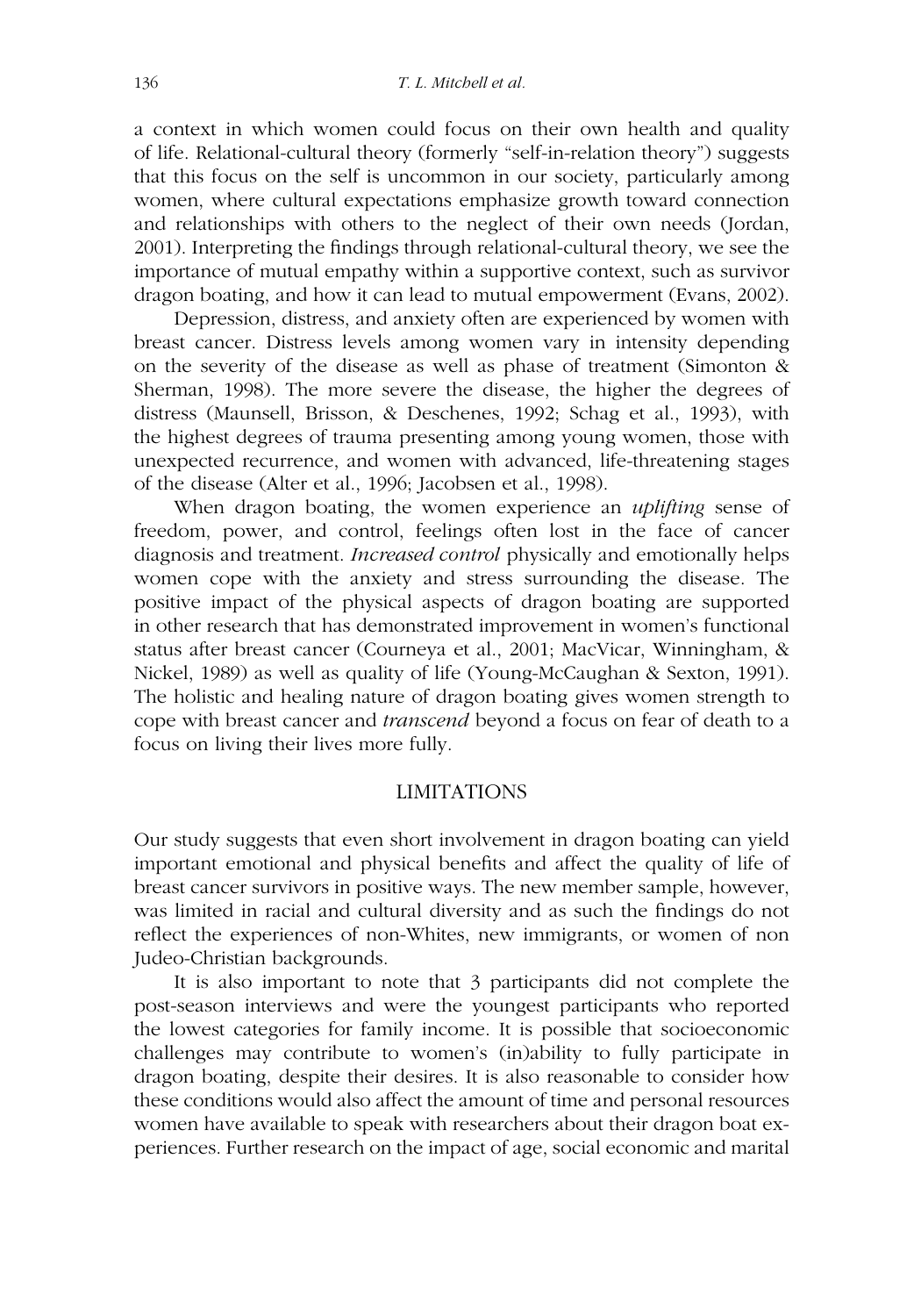status, as well as parenting responsibilities will be important in understanding the relative accessibility and benefits of survivor dragon boating.

# **SUMMARY**

Mentally, emotionally...physically. I just feel stronger. I feel stronger and more alive . ... My whole life has changed. Like, everything's more in perspective. Things that I used to worry about or get all upset about, I don't anymore. I just think it's not that important. I think everybody you talk to, you'll find that their whole life, their perspective on life, has changed.

Participant #9

Pre- and post-interviews with survivor dragon boaters entering their first season of dragon boating confirm that some women have considerable post-treatment needs that largely are not addressed by health care systems or cancer centres. Survivor dragon boating is a community-based initiative arising in response to women's felt need for post-treatment connection and rehabilitation. Dragon boating is still somewhat inaccessible to women, however, as there are currently few, if any, formal routes for learning about or joining a survivor dragon boat team. Three of the participants learned about dragon boating through a friend or acquaintance who was a dragon boater. Three individuals learned about dragon boating through various media, magazine articles, and television, and one women through a newspaper article given to her by a friend.

The new members who participated in the study had common goals and aspirations to attend to their physical health, to become emotionally stronger, and to increase their sense of control and hopefulness in the companionship of women who shared the experience of breast cancer. Women were attracted to the positive nature of dragon boating, to the reassuring image of survivor dragon boating, and to the potential of reclaiming personal control and power. The women's experience of their first season of survivor dragon boating surpassed their expectations in terms of physical, emotional, and social benefits, even among those with limited participation. Women reported increased energy, and no cases of lymphedema were identified. The new member study confirms previously reported findings that the repetitive, strenuous, upper-body exercise of dragon boating does not increase risk for lymphedema (Harris & Niesen-Vertommen, 2000) and supports the hypothesis (McKenzie & Kalda, 2003) that dragon boating may be rehabilitative for women who have had lymphedema prior to dragon boating. The interview data support the emerging hypothesis that dragon boating is a vehicle for improving women's quality of life after breast cancer treatment, with the potential to mitigate the psychosocial consequences of breast cancer.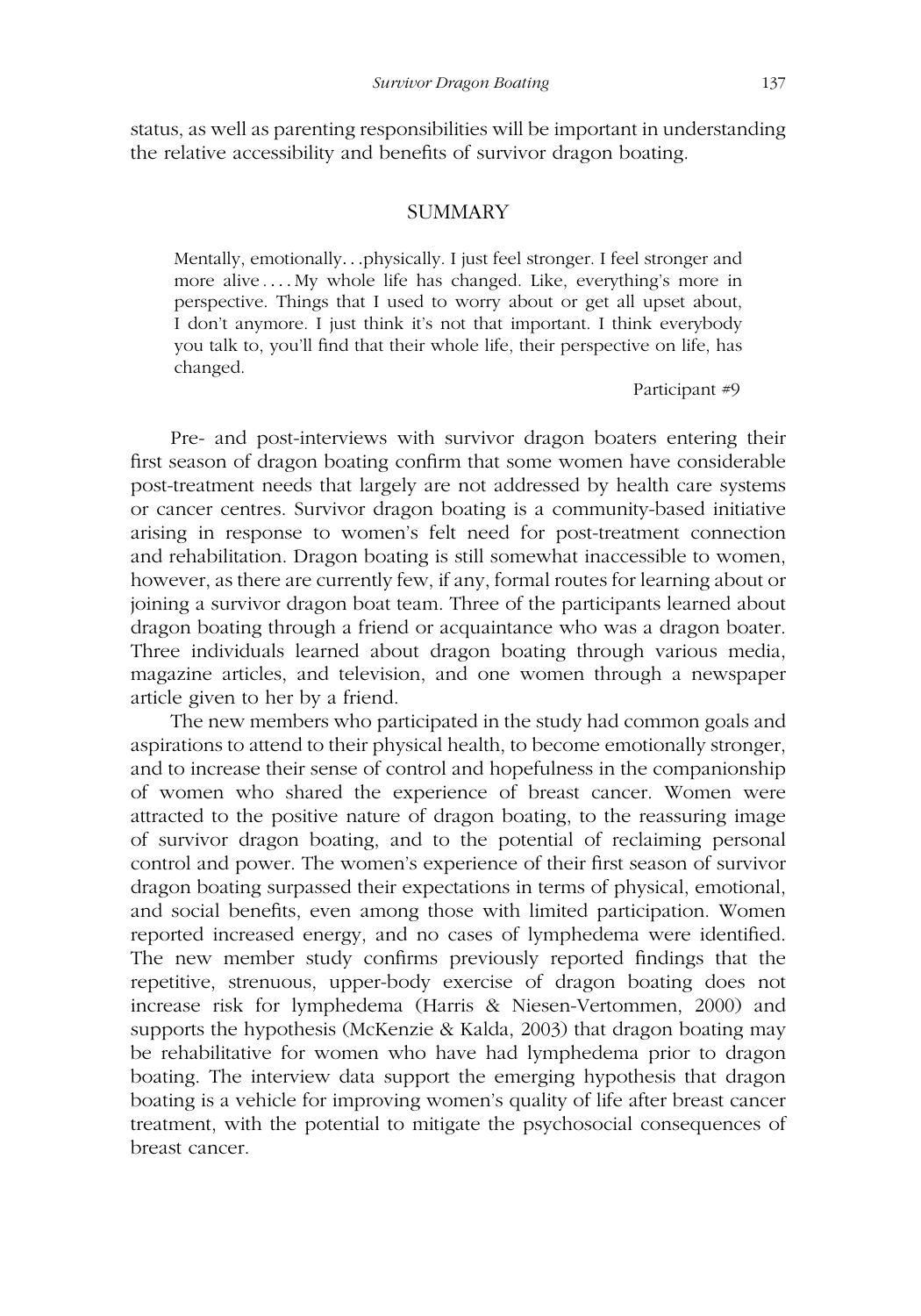Although breast cancer survivor dragon boating originated in Canada where there are now teams in most provinces across the country, survivor teams are now being formed around the world. The United States, Australia, New Zealand, China, England, Italy, Poland, and Singapore all have breast cancer survivor teams competing in survivor dragon boating. The sport continues to grow and is gaining an international following of breast cancer survivors.

Breast cancer identity, anxiety, and quality of life challenges do not end at the termination of treatment. Further research is required to increase understanding of the transition from active treatment to survivorship and the potential of survivor dragon boating and women's camaraderie to contribute to increased quality of life and the reduction and management of posttreatment effects.

# **REFERENCES**

- Alter, C. L., Pelcovitz, D., Axelrod, A., Goldenberg, B., Harris, H., Meyers, B., Grobois, B., Mandel, F., Septimus, A., & Kaplan, S. (1996). Identification of PTSD in cancer survivors. *Psychosomatics, 37*, 137–143.
- Anderson, B. L. (1986). *Women with cancer: Psychological perspectives*. New York: Springer-Verlag.
- Baker, F., Marcellus, D., Zabora, J., Polland, A., & Jodrey, D. (1997). Psychological distress among adult patients being evaluated for bone marrow transplantation. *Psychosomatics, 38*, 10–19.
- Cella, D. F., & Tross, S. (1986). Psychological adjustment to survival from Hodgkin's disease. *Journal of Consulting and Clinical Psychology, 54*, 616–622.
- Chiarelli, A. M., Theis, B., Holowaty, E., Moravan, V.,& Nishri, E. D. (2000). *Breast Cancer in Ontario 1971–1996: Survival.* Toronto, Ontario: Surveillance Unit and The Ontario Breast Screening Program, Division of Preventive Oncology, Cancer Care Ontario.
- Classen, C., Butler, L. D., Koopman, C., Miller, E., DiMiceli, S., Giese-Davis, J., Fobair, P., Carlson, R. W., Kraemer, H. C., & Spiegel, D. (2001). Supportiveexpressive group therapy and distress in patients with metastatic breast cancer: A randomized clinical intervention trial. *Arch. Gen. Psychiatry, 58*, 494– 501.
- Cohen, S. (2004). Social relationships and health. *American Psychologist, 59*(8), 673–684.
- Collins, R. L., Taylor, S. E., & Skokan, L. A. (1990). A better world or a shattered vision?: Changes in life perspectives following victimization. *Social Cognition, 8*, 263–285.
- Courneya, K. S., Blanchard, C. M., & Laing, D. M. (2001). Exercise adherence in breast cancer survivors training for a dragon boat race competition: A preliminary investigation. *Psycho-Oncology, 10*, 444–452.
- Coward, D. D. (1991). Self-transcendence and emotional well-being in women with advanced breast cancer. *Oncology Nursing Forum, 18*, 857–863.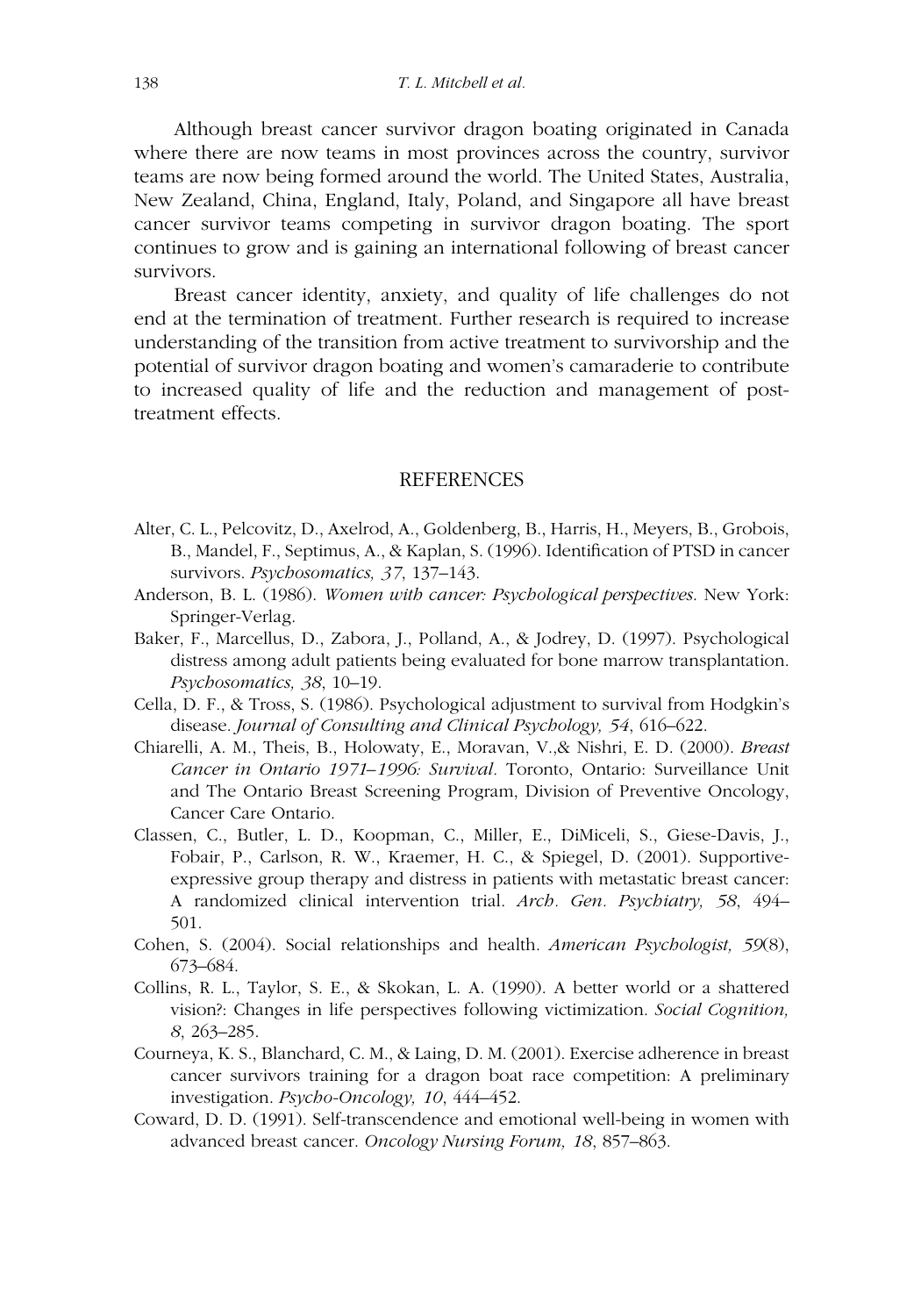- Culos-Reed, S. N., Shields, C., & Brawley, L. R. (2005). Breast cancer survivors involved in vigorous team physical activity: Psychosocial correlates of maintenance participation. *Psycho-Oncology, 14*, 594–605.
- Cunningham, A. J. (2000). Adjuvant psychological therapy for cancer patients: Putting it on the same footing as adjunctive medical therapies. *Psycho-Oncology, 9*, 367–371.
- Deimling, G. T., Kahana, B., Bowman, K. F., & Schaefer, M. L. (2002). Cancer survivorship and psychological distress in later life. *Psycho-Oncology, 11*, 479– 494.
- Denzin, N. K., & Lincoln, Y. S. (1994). *Handbook of qualitative research*. Thousand Oaks, CA: Sage.
- Evans, Y. (2002). An empirical investigation of relational/cultural theory: The relationship between perceived empathy and perceived mutuality with relational empowerment. *Dissertation Abstracts International: Section B: The Sciences & Engineering, 63*(6-B), 3005.
- Fawzy, F. I., Fawzy, N. W., Arndt, L. A., & Pasnau, R. O. (1995). Critical review of psychological interventions in cancer care. *Archive of General Psychiatry, 52*, 100–113.
- Fobair, P. (1997). Cancer support groups and group therapies: Part I. Historical and theoretical background and research on effectiveness. *Journal of Psychosocial Oncology, 15*, 63–81.
- Gray, R. E., & Fitch, M. (2001). Cancer self-help groups are here to stay: Issues and challenges for health professionals. *Journal of Palliative Care, 17*, 53–58.
- Gray, R., Fitch, M., Davis, C., & Phillips, C. (1997). A qualitative study of breast cancer self-help groups. *Psycho-Oncology, 6*, 279–289.
- Gray, R. E., Goel, V., Fitch, M. I., Franssen, E., Chart, P., Greenberg, M., Bakker, D., Labrecque, M., Hollowaty, E., Godel, R., & HompsonWray, A. (2000). Utilization of professional supportive care services by women with breast cancer. *Breast Cancer Research and Treatment, 64*, 253–258.
- Gurevich, M., Devins, G. M., & Rodin, G. M. (2002). Stress response syndromes and cancer: Conceptual and assessment issues. *Psychosomatics, 43*, 259–281.
- Green, L. W., George, M. A., Daniel, M., Frankish, C. J., Herbert, C. J., Bowie, W. R., & O'Neill, M. (1995). *Study of participatory research in health promotion: Review and recommendations for the development of participatory research in health promotion in Canada by the Institute of Health Promotion Research, University of British Columbia and B. C. Consortium for Health Promotion.* Vancouver: Institute of Health Promotion Research, University of British Columbia.
- Harris, S. R., & Niesen-Vertommen, S. L. (2000). Challenging the myth of exerciseinduced lymphedema following breast cancer: A series of case reports. *Journal of Surgical Oncology, 74*, 95–98.
- Jacobsen, P. B., Widows, M. R., Hann, D. M., Andrykowski, M. A., Kronish, L. E., & Fields, K. K. (1998). Posttraumatic stress disorder symptoms after bone marrow transplantation for breast cancer. *Psychosomatic Medicine, 60*, 366–371.
- Jordan, J. V. (2001). A relational-cultural model: Healing through mutual empathy. *Bulletin of the Menninger Clinic, 65*(1), 93–103.
- MacVicar, M. G., Winningham, M. L., & Nickel, J. L. (1989). Effects of aerobic interval training on cancer patients' functional capacity. *Nursing Research, 38*, 348– 351.